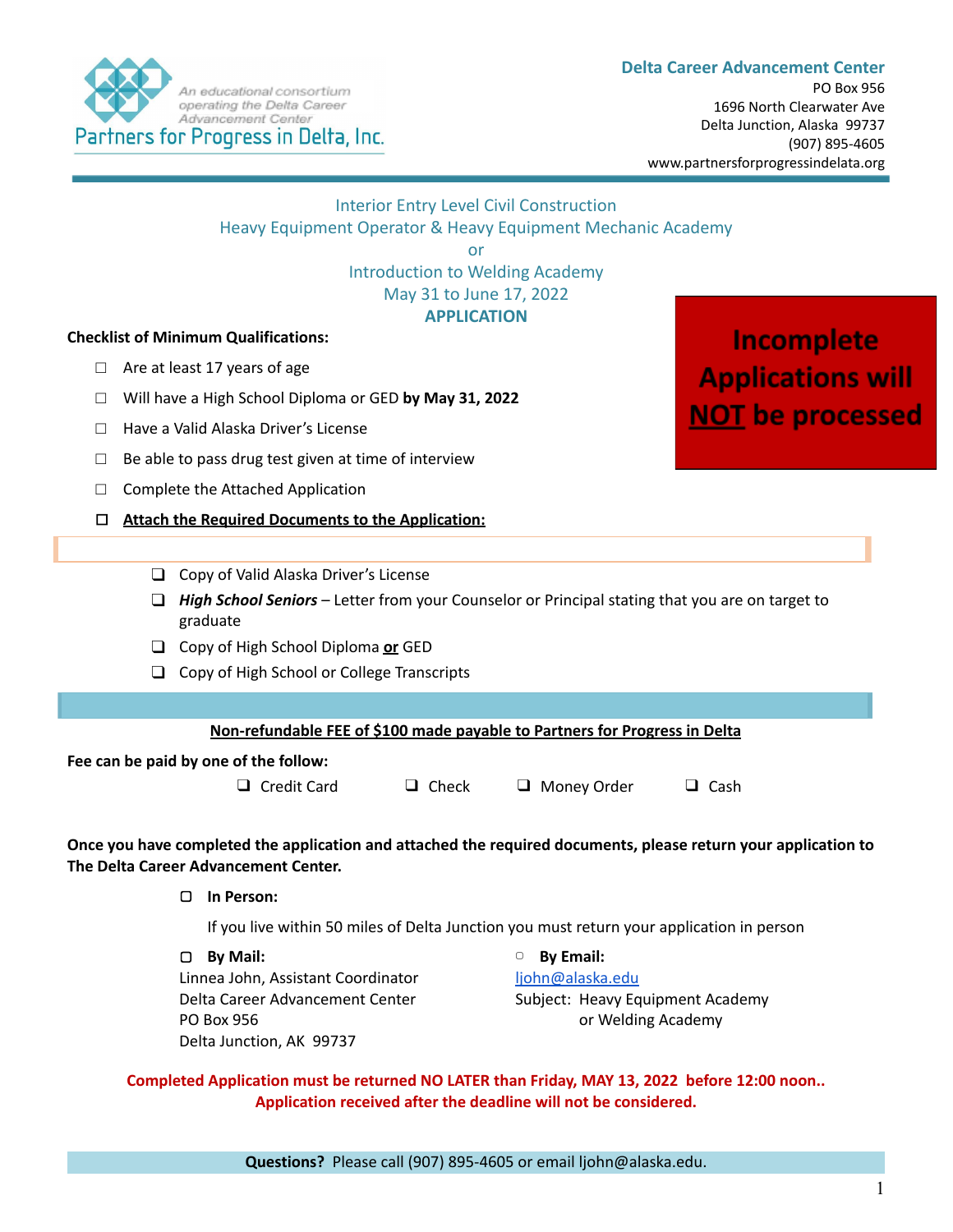# **Personal Information Form PLEASE PRINT**

| First Name:                                                               |                                                    |  | MI:                             | Last Name:  |                                |              |  |
|---------------------------------------------------------------------------|----------------------------------------------------|--|---------------------------------|-------------|--------------------------------|--------------|--|
| Date of Birth (mm/dd/year):                                               |                                                    |  | $\prime$                        |             | <b>Social Security Number:</b> |              |  |
| Sex: $\Box$ Male $\Box$ Female                                            | Email Address:                                     |  |                                 |             |                                |              |  |
| <b>Mailing Address:</b>                                                   |                                                    |  |                                 |             |                                |              |  |
| City:                                                                     |                                                    |  | State:                          |             | Zip:                           |              |  |
| Cell Phone:                                                               |                                                    |  |                                 | Home Phone: |                                |              |  |
| <b>Ethnicity:</b> $\Box$ Hispanic or Latino $\Box$ Not Hispanic or Latino |                                                    |  |                                 |             |                                |              |  |
| Race:                                                                     | □ White<br>$\Box$ Native Hawaiian/Pacific Islander |  | □ American Indian/Alaska Native |             | $\Box$ Black/African American  | $\Box$ Asian |  |
| <b>Alaska Resident:</b> $\Box$ Yes $\Box$ No                              |                                                    |  |                                 |             |                                |              |  |
| <b>Emergency Contact:</b>                                                 |                                                    |  |                                 |             |                                |              |  |
| Name:                                                                     |                                                    |  | Relationship:                   |             | Phone:                         |              |  |
|                                                                           |                                                    |  |                                 |             |                                |              |  |

**I am applying for:** (Please check one)

□ Operator □ Mechanic □ Welder

*Heavy Equipment Operator* will provide a basic understanding of the safe and proper operation of various pieces of equipment and how they are used in the industry.

*Heavy Equipment Mechanic* will provide a basic understanding of the following fields: DC Electrical, Air Brakes, Introduction to Hydraulics, Lube/Oil/Service Maintenance, Basic Welding, Component Recognition and how to do it all safely.

Welder will provide a basic understanding of the maintenance and repair of heavy equipment, Introduction to oxy-acetylene cutting and arc welding.

## **Photo Permission:**

Partners for Progress in Delta would like to use your photo image and a brief biography in promotional materials. Will you permit unrestricted use without any compensation to you?

□ YES □ NO

## **Certification/Authorization to Release Information**

I certify that the statements made by me on this form are accurate and true to the best of my knowledge. I understand that Partners for Progress in Delta may provide this information in personally identifiable form to the State of Alaska to receive program funding or to provide/obtain services for me. Understanding this need, I authorize release and/or verification of such information by Partners for Progress in Delta, at any time, without my further consent.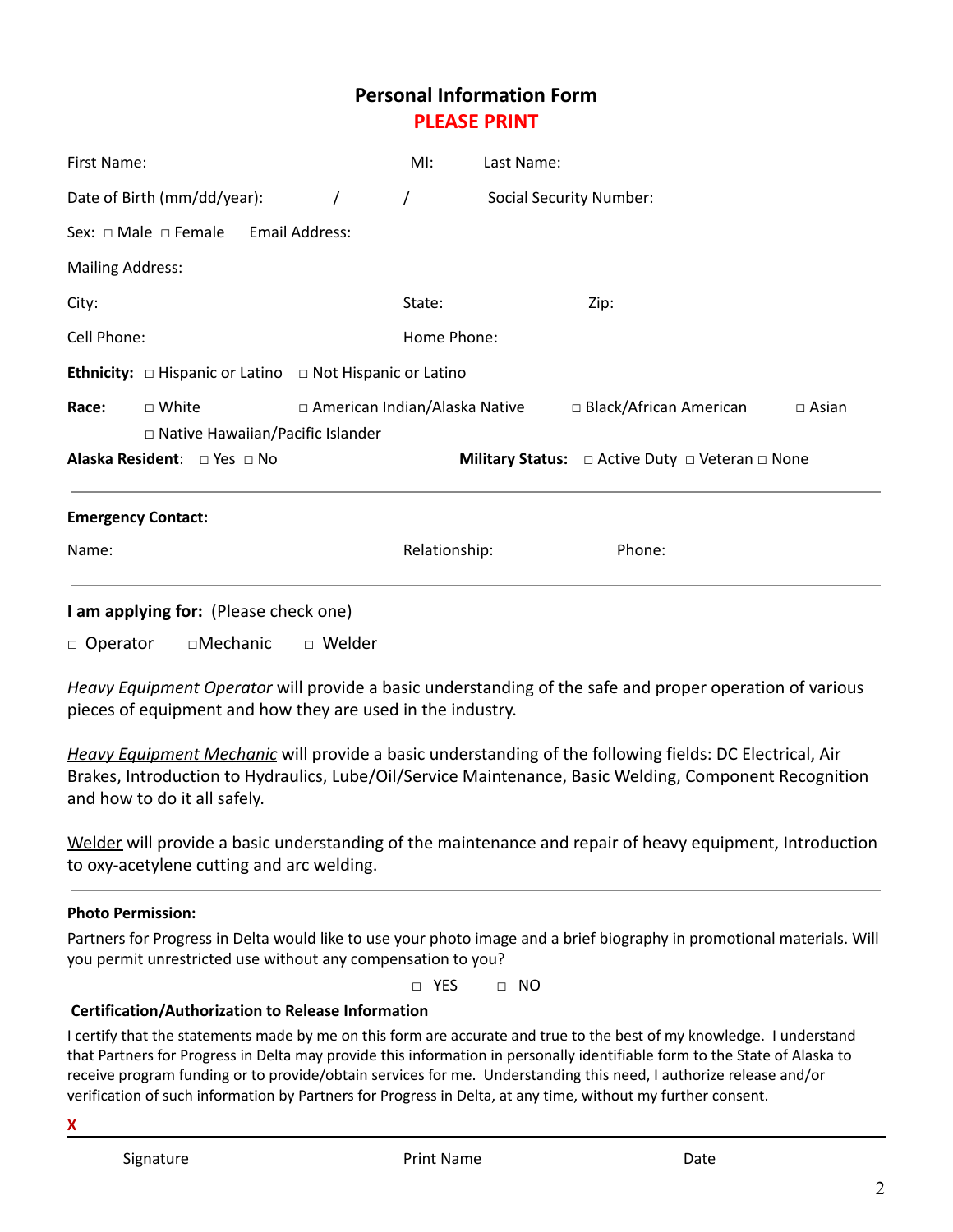| <b>Application Form</b> |
|-------------------------|
| <b>PLEASE PRINT</b>     |

| 1. Check ALL that you have work experience in. |  |  |
|------------------------------------------------|--|--|
|------------------------------------------------|--|--|

- □ Boilermaker
- □ Teamster
- □ Heavy Eqpt Operator
- □ Pile Driver
- □ Sheet metal Worker
- □ Bldg. Maint./Repair
- □ Electrical Lineman
- □ Insulation Worker
- □ Plumber/Pipefitter
- □ Service Oiler
- □ Bricklayer
- □ Electrical Wireman
- □ Ironworker
- □ Plumber/Steamfitter
- □ Surveyor
- □ Carpenter
- □ Floor coverer/Glazier
- □ Laborer
- □ Roofer/water proofer
- □ Telecommunications
- □ Cement Mason
- □ Heavy Eqpt Mechanic

\_\_\_\_\_\_\_\_\_\_\_\_\_\_\_\_\_\_\_\_\_

- □ Painter/Taper
- □ Other:

|                                                                                                               | 2. Do you have a strong INTOLERANCE or FEAR of any of these conditions? (Check ALL that apply) |                                      |                                                                            |                  |                                                                                                          |
|---------------------------------------------------------------------------------------------------------------|------------------------------------------------------------------------------------------------|--------------------------------------|----------------------------------------------------------------------------|------------------|----------------------------------------------------------------------------------------------------------|
| $\Box$<br>$\mathsf{L}$<br>П                                                                                   | Work at Heights<br>Dirty Environment<br><b>Working Outdoors</b><br><b>Confined Spaces</b>      | $\Box$<br>$\Box$<br>$\Box$<br>$\Box$ | <b>Noisy Places</b><br><b>Extreme Cold</b><br><b>Extreme Hot</b><br>Travel | $\Box$<br>$\Box$ | Hard Physical Labor<br>Powered Equipment                                                                 |
|                                                                                                               | <b>3. Are you an apprentice?</b> $\Box$ YES $\Box$ NO                                          |                                      | Are you a journeyman? $\Box$ YES                                           | $\Box$ NO        |                                                                                                          |
|                                                                                                               | 4. Check ALL certifications, licenses, or training completion certificates you may have:       |                                      |                                                                            |                  |                                                                                                          |
| П                                                                                                             | <b>MSHA</b>                                                                                    |                                      | Hazmat                                                                     |                  |                                                                                                          |
| $\mathsf{L}$                                                                                                  | <b>OSHA</b>                                                                                    | П                                    | <b>CDL</b>                                                                 | $\Box$           | <u> 1989 - Johann John Stein, mars an Francisco (b. 1989)</u><br><u> 1990 - Johann Barbara, martin a</u> |
| □                                                                                                             | <b>NSTC</b>                                                                                    | $\Box$                               | Flagger                                                                    | П                |                                                                                                          |
| П                                                                                                             | First Aid/CPR                                                                                  | $\Box$<br>$\Box$                     | Forklift                                                                   |                  |                                                                                                          |
| 5. Construction is a drug free environment. Are you willing to take periodic drug tests? $\Box$ YES $\Box$ NO |                                                                                                |                                      |                                                                            |                  |                                                                                                          |
|                                                                                                               |                                                                                                |                                      |                                                                            |                  |                                                                                                          |
|                                                                                                               |                                                                                                |                                      |                                                                            |                  |                                                                                                          |

#### **6. Would you be willing to relocate for training or employment?**

□ NO

- □ YES, TRAINING
- □ YES, EMPLOYMENT